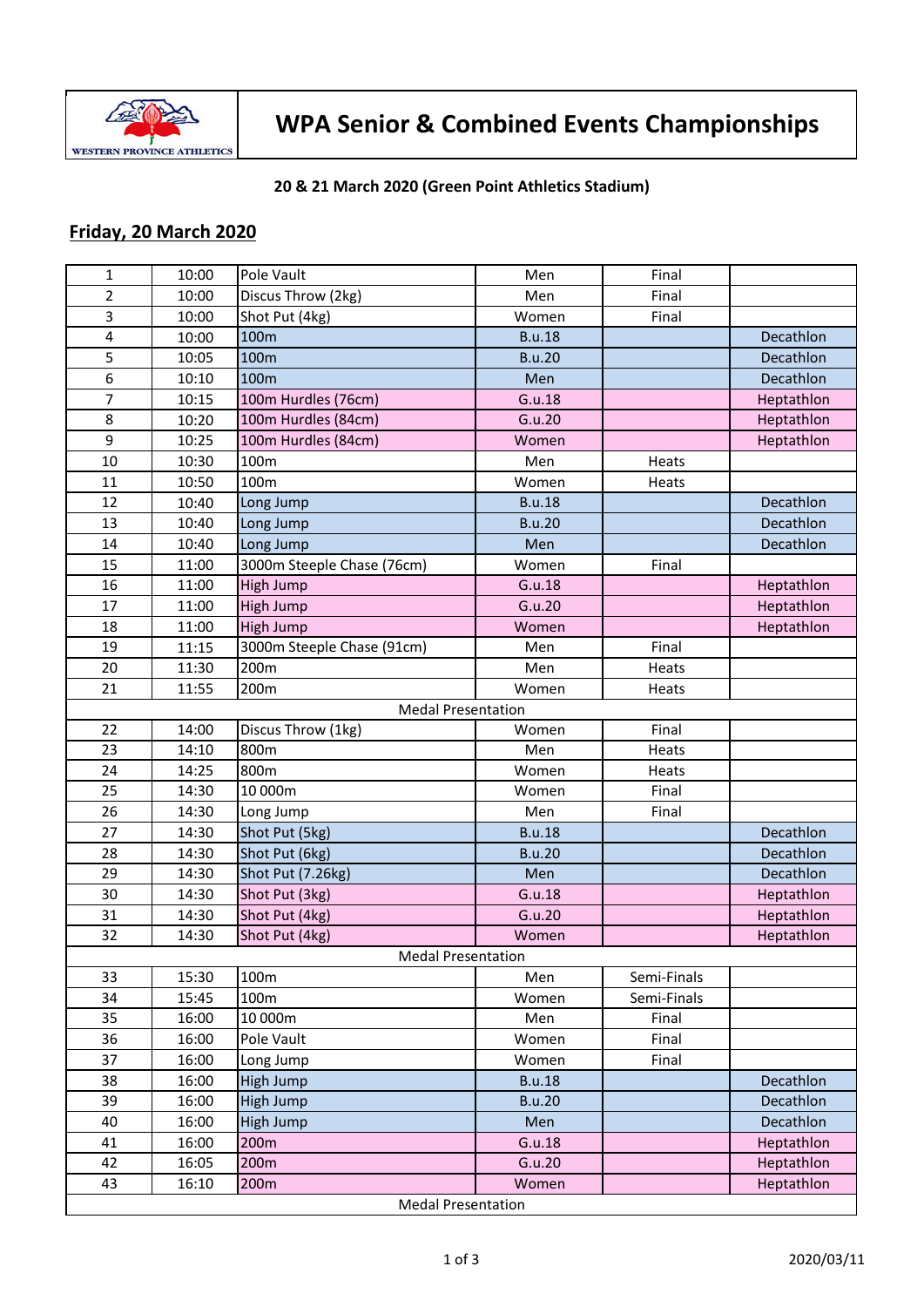| 44                        | 17:00 | Shot Put (7.26kg)    | Men           | Final |           |  |
|---------------------------|-------|----------------------|---------------|-------|-----------|--|
| 45                        | 17:00 | 400 <sub>m</sub>     | Men           | Heats |           |  |
| 46                        | 17:20 | 400 <sub>m</sub>     | Women         | Heats |           |  |
| 47                        | 17:30 | 110m Hurdles (106cm) | Men           | Heats |           |  |
| 48                        | 17:40 | 100m Hurdles (84cm)  | Women         | Heats |           |  |
| 49                        | 18:00 | 1500m                | Men           | Heats |           |  |
| 50                        | 18:20 | 1500m                | Women         | Heats |           |  |
| <b>Medal Presentation</b> |       |                      |               |       |           |  |
| 51                        | 19:00 | 400 <sub>m</sub>     | <b>B.u.18</b> |       | Decathlon |  |
| 52                        | 19:05 | 400 <sub>m</sub>     | <b>B.u.20</b> |       | Decathlon |  |
| 53                        | 19:10 | 400 <sub>m</sub>     | Men           |       | Decathlon |  |

## **Saturday, 21 March 2020**

| 54                        | 09:30 | 200m                  | Men           | Semi-Final |            |  |
|---------------------------|-------|-----------------------|---------------|------------|------------|--|
| 55                        | 09:45 | 200m                  | Women         | Semi-Final |            |  |
| 56                        | 10:00 | Javelin Throw (600g)  | Women         | Final      |            |  |
| 57                        | 10:00 | High Jump             | Women         | Final      |            |  |
| 58                        | 10:00 | Long Jump             | G.u.18        |            | Heptathlon |  |
| 59                        | 10:00 | Long Jump             | G.u.20        |            | Heptathlon |  |
| 60                        | 10:00 | Long Jump             | Women         |            | Heptathlon |  |
| 61                        | 10:00 | 110m Hurdles (91cm)   | <b>B.u.18</b> |            | Decathlon  |  |
| 62                        | 10:05 | 110m Hurdles (98cm)   | <b>B.u.20</b> |            | Decathlon  |  |
| 63                        | 10:10 | 110m Hurdles (106cm)  | Men           |            | Decathlon  |  |
| 64                        | 10:20 | 110m Hurdles (106cm)  | Men           | Final      |            |  |
| 65                        | 10:25 | 100m Hurdles (84cm)   | Women         | Final      |            |  |
| 66                        | 10:40 | 800m                  | Men           | Final      |            |  |
| 67                        | 10:40 | Discus Throw (1,5kg)  | <b>B.u.18</b> |            | Decathlon  |  |
| 68                        | 10:40 | Discus Throw (2kg)    | <b>B.u.20</b> |            | Decathlon  |  |
| 69                        | 10:40 | Discus Throw (2kg)    | Men           |            | Decathlon  |  |
| 70                        | 10:50 | 800m                  | Women         | Final      |            |  |
| 71                        | 11:00 | 100m                  | Men           | Final      |            |  |
| 72                        | 11:05 | 100m                  | Women         | Final      |            |  |
| 73                        | 11:20 | 400m Hurdles (76.2cm) | Women         | Final      |            |  |
| 74                        | 11:30 | 400m Hurdles (91.4cm) | Men           | Final      |            |  |
| 75                        | 11:30 | Javelin Throw (500g)  | G.u.18        |            | Heptathlon |  |
| 76                        | 11:30 | Javelin Throw (600g)  | G.u.20        |            | Heptathlon |  |
| 77                        | 11:30 | Javelin Throw (600g)  | Women         |            | Heptathlon |  |
| 78                        | 11:30 | Triple Jump           | Women         | Final      |            |  |
| <b>Medal Presentation</b> |       |                       |               |            |            |  |
| 79                        | 12:00 | 5000m                 | Women         | Final      |            |  |
| 80                        | 12:00 | High Jump             | Men           | Final      |            |  |
| 81                        | 12:00 | Hammer Throw (7,26kg) | Men           | Final      |            |  |
| 82                        | 12:30 | 5000m                 | Men           | Final      |            |  |
| 83                        | 12:40 | Pole Vault            | <b>B.u.18</b> |            | Decathlon  |  |
| 84                        | 12:40 | Pole Vault            | <b>B.u.20</b> |            | Decathlon  |  |
| 85                        | 12:40 | Pole Vault            | Men           |            | Decathlon  |  |
| <b>Medal Presentation</b> |       |                       |               |            |            |  |
| 86                        | 13:00 | 800m                  | G.u.18        |            | Heptathlon |  |
| 87                        | 13:00 | 800m                  | G.u.20        |            | Heptathlon |  |
| 88                        | 13:00 | 800m                  | Women         |            | Heptathlon |  |
| 89                        | 13:15 | 400m                  | Women         | Final      |            |  |
| 90                        | 13:20 | 400m                  | Men           | Final      |            |  |
| 91                        | 13:30 | Javelin Throw (800g)  | Men           | Final      |            |  |
|                           |       |                       |               |            |            |  |